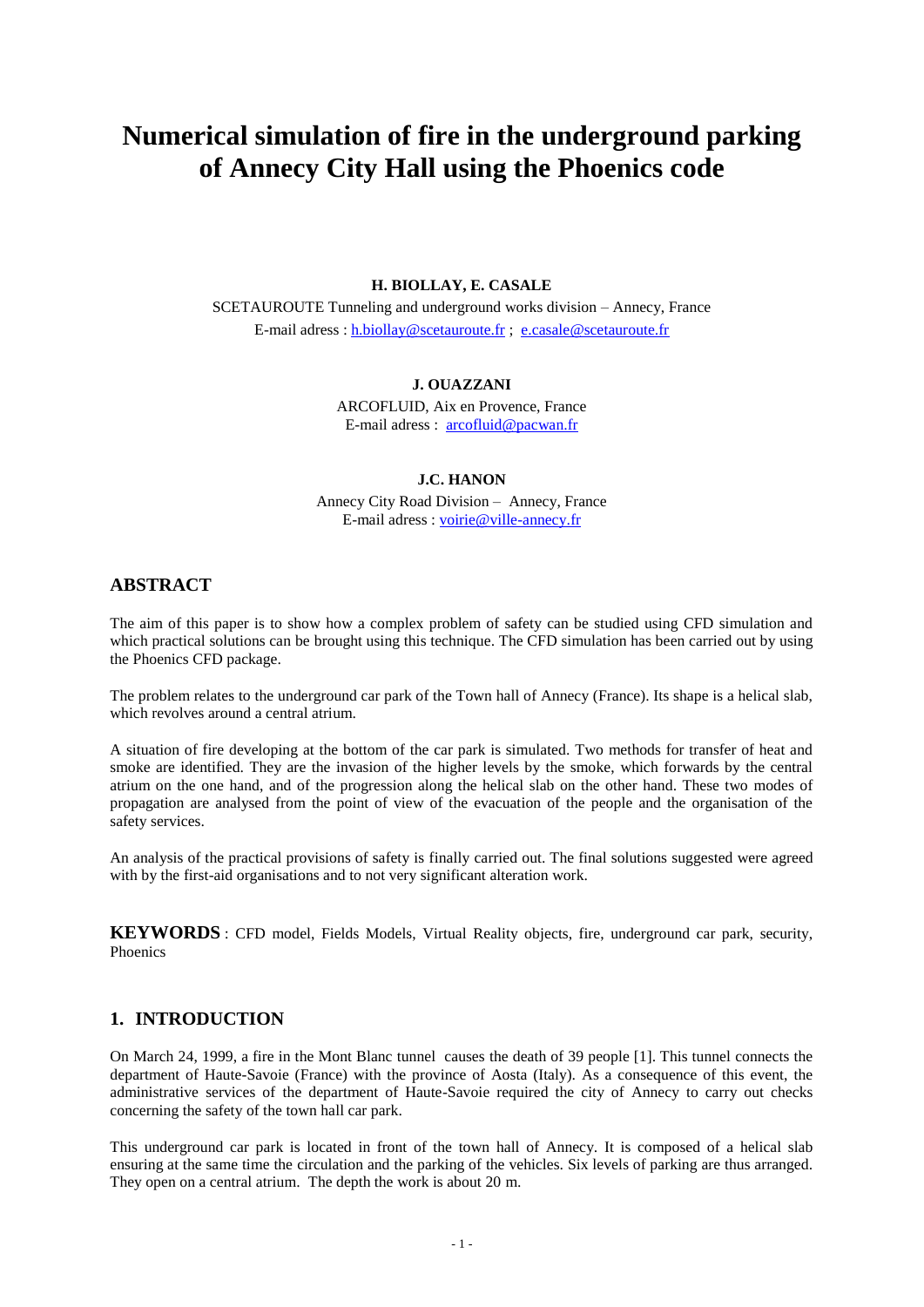The emergency services of the department recommended heavy and expensive installations intended to organise the containment of a possible fire in the car park.

The city of Annecy asked the SCETAUROUTE Tunnelling Division to carry out numerical simulations of a fire in the car park. With this intention, and because of the complex geometry of the car park and the aims of the study, the use of a three-dimensional transient CFD model appeared more appropriate. These CFD simulations, which require a good knowledge of the models and phenomenology related to fire in confined spaces [2,3,4], aimed at understanding the flows induced by a fire in the car park, in order to evaluate and adapt the installations of safety.

Due to the complexity of the car park, the development of the numerical grid constituted a paramount stage of the study. Various techniques were considered for finally choosing a cylindrical type combined with a technique of VR object (virtual reality) to represent the various components of the car park (slab, ventilation ducts, staircases, vehicles...). The nice feature of such grid is that all elements coincide with the grid which makes the VR very advantageous. The CFD code PHOENICS, used for the study, makes it possible to implement these various numerical techniques.

The geometry of the car park, certainly makes the present study among the most complex performed in CFD and transient in an underground work.

# **2. PRESENTATION OF THE PROBLEM**

Since the catastrophe of the Mont Blanc tunnel, the safety of public underground works has become the subject of numerous studies in order to define the installations and the procedures to be implemented in situation of fire. In this field, underground car parks seem to be places at the risks since, in situation of fire, many users can be blocked in the structure.

# **2.1 THE FIRE BRIGADE RECOMMENDATIONS**

In the Annecy town hall car park, the fire brigade had recommended to install insulating doors in order to divide the car park into sections and to thus confine the smoke in part of the work. One of the consequences of this solution was to result in isolating the car park from its central atrium.

The fire brigade justified their recommendations on the basis of smoke tests carried out using a smoke generator.

These solutions appear very constraining because they impose very significant modifications and they do not respect the architectural choices of the work. For these reasons, the technical services of Annecy City Administration entrusted to SCETAUROUTE a study intended for better understanding the behaviour of a fire in the car park. The final objective is to propose alternative solutions of installation.

### **2.2 THE CAR PARK**

The underground car park of the Annecy town hall is composed of 6 levels revolving around a spiral around an open air central atrium [\(Figure 1\)](#page-2-0). The vehicles are parked on both sides of a central roadway. The internal radius of the atrium is 8.5 m and the width of the slab is 8.5m. At the centre of the slab, the slope is 2.5 %.

In this work ventilation is of two types: natural and mechanical [\(Figure 1\)](#page-2-0). Natural ventilation is carried out by the central atrium and by shafts (two per level) emerging directly to the free air. Extraction shafts, equipped with fans (2 per level) carry out mechanical ventilation. The shafts are vertical and located on the external part of the slab [\(Figure 1\)](#page-2-0).

To join the exit, the users of the car park must use one of the two staircases or elevators located in the central atrium [\(Figure 1\)](#page-2-0). In the original situation, these staircases are open on the atrium. On each level, there are two accesses to go up to the surface.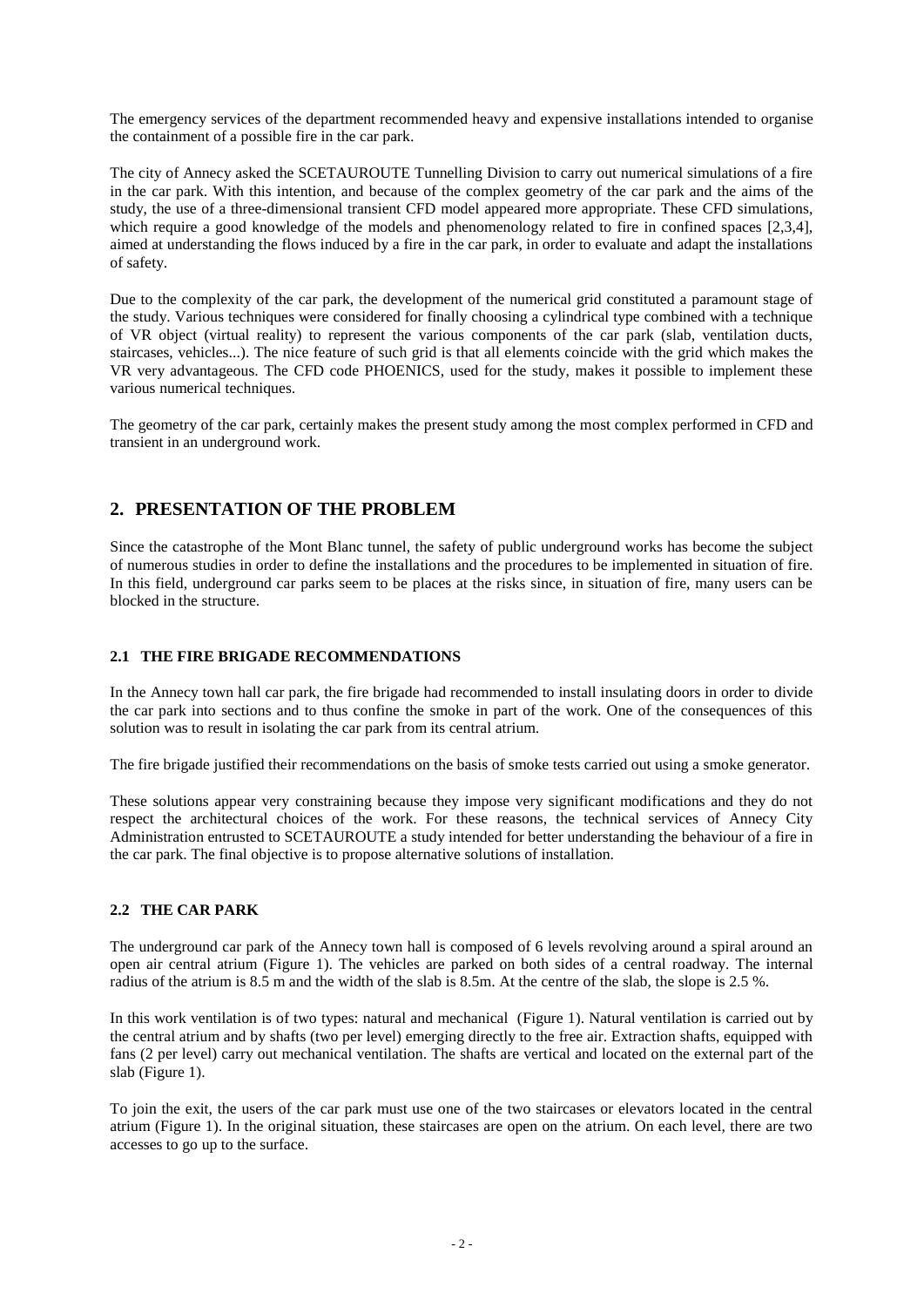

Figure 1 : Schematic presentation of the Annecy City Hall car park (France)

# <span id="page-2-0"></span>**3. THE CFD MODEL**

### **3.1 THE CAR PARK CFD MODEL**

In order to model a fire in a confined space using a CFD code, in addition to the transitory nature and nonisothermal aspects of the problem, certain physical phenomena must be taken into account:

- turbulence (use of a k-ε model)
- buoyancy phenomena generated by the fire;
- heat and smoke release at the fire.

In addition, to simulate the flow correctly and thus to be able to estimate the evolution of the smoke as a function of time, it is essential to model the exact geometry of the car park as well as all of the infrastructure and obstacles composing the work (stairwells, system of ventilation, ventilation shafts, stationed vehicles, atrium, wall separating the car park from the atrium, etc).

Particular problems have to be solved in order to carry out these calculations.

# **3.2 THE MESH AND THE CALCULATION**

The CFD code used in this study is the finite volume code PHOENICS [5,6]. The equations solved are the momentum, mass, energy and species conservation equations. These equations can be written as follows:

$$
\frac{\partial \rho \phi}{\partial t} + \nabla \cdot (\rho V \phi) = \nabla \cdot \left( \Gamma_{\phi} \nabla \phi \right) + S_{\phi}
$$
 (1)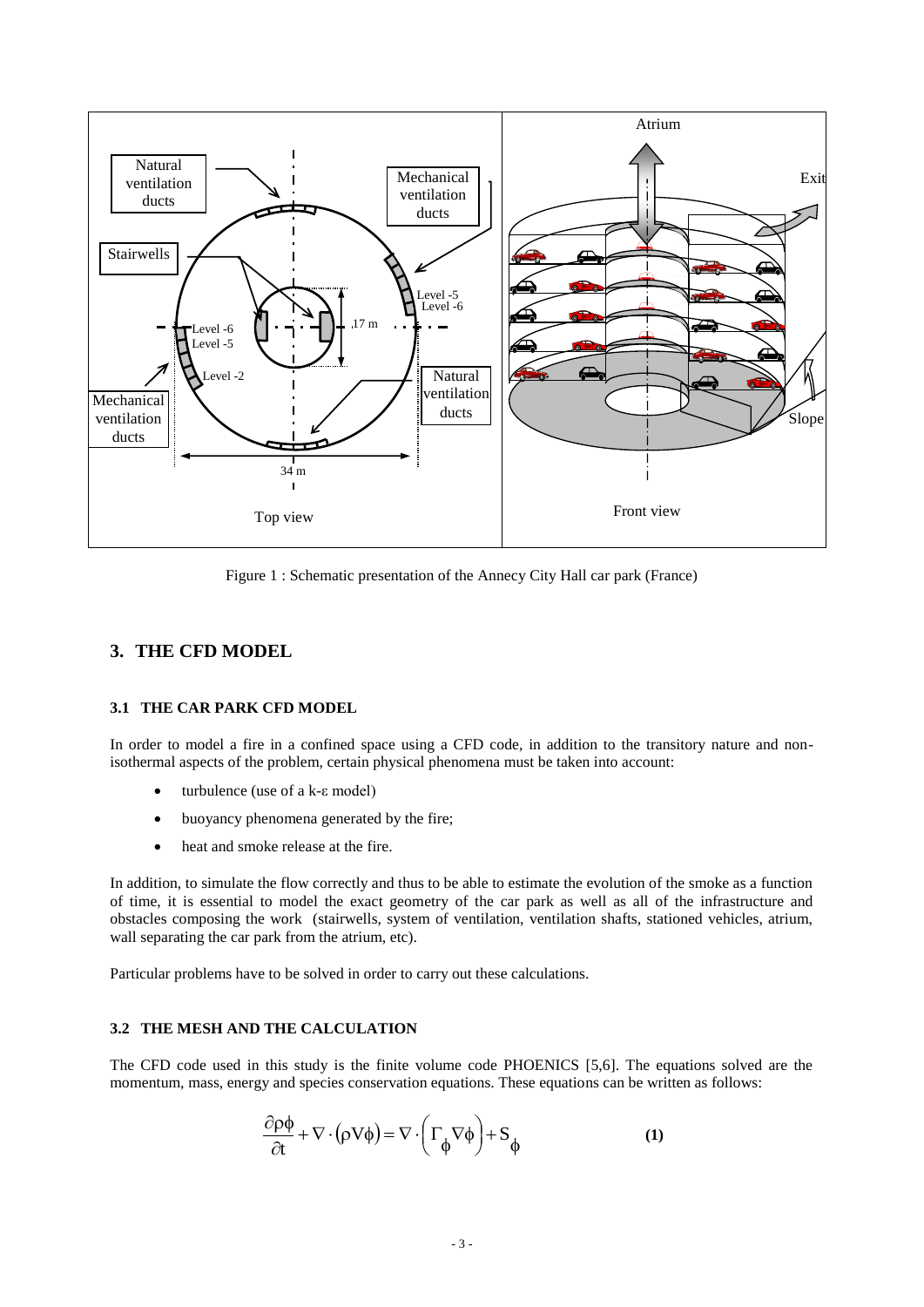where  $\phi$  is the dependent variable considered, ρ, V are respectively the fluid density and the velocity,  $\Gamma_{\phi}$  the generalised diffusion coefficient and  $S_{\phi}$  the source term.

The equations are written in the conservative form.

The solutions are found by getting the solution of the coupled differential equations in an iterative manner. In order to achieve this goal, the PHOENICS code uses the SIMPLEST algorithm, on a staggered finite volume

To the latter, the problem-set-up, grid-generation and results - interpretation aspects of CFD present serious obstacles, round which easy paths must be found.

The first attempt to solve the problem has been made using the BFC coordinates. However with the numbers of objects (stairways, helical runway, ramps, vehicles and ventilation ducts), the task becomes unrealistic with structured grids.

So the Virtual Reality capabilities of the PHOENICS code have been used.

This option enabled to set up flow-simulation tasks for PHOENICS in "real-life terms", placing walls, apertures, heat sources, fans, etc., as wanted. Choosing for the virtual reality, cylindrical coordinates, objects and boundary conditions coincide nicely with the grids.

The computational grids for the simulation of the fifteen cases were selected through grid refinement studies, to obtain well-converged stable solutions and sufficient accuracy. The grid lines were more finely spaced near the walls and the ventilation ducts where the gradients are the steepest.

The numerical grid is composed of 430 000 cells [\(Figure 2\)](#page-3-0).



Figure 2 : Mesh used for the calculation

<span id="page-3-0"></span>The great complexity involved in these computations meant that substantial computing resources were required to simulate a fire of 20 minutes in the car park, approximately 6 CPU days per complete simulation on a PC with a processor Pentium 800Mhz.

In order to account for the turbulence, we have used a k-ε model [7,8]. In this model, turbulence is characterised by the turbulence kinetic energy k and its rate of dissipation ε. Both these parameters are governed by differential equations of the form as Eq. (1). In the literature about fire in a tunnel, the k-ε model is often used even if it is not really appropriate. This is the reason why some authors modify the k-ε model [9]. In this study, we used a model k-ε RNG.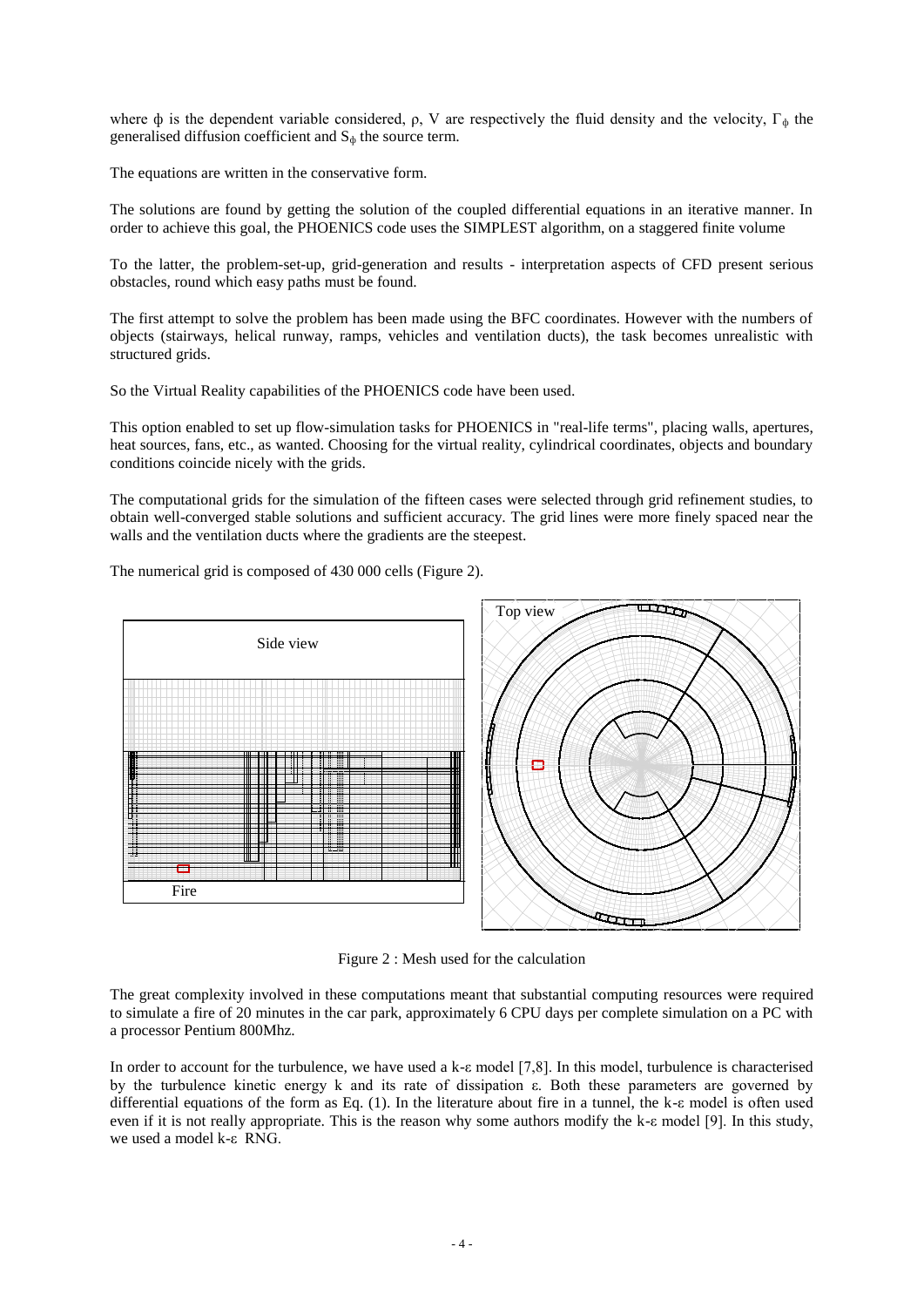#### **3.3 THE SOURCE TERMS AND THE BOUNDARY CONDITIONS**



Figure 3 : The source terms and the boundary conditions

#### <span id="page-4-0"></span>**3.3.1 The fire representation**

The fire is located in the lower part of the car park [\(Figure 3\)](#page-4-0). It is in this place that it presents the most significant potential danger.

Calculations are carried out without a model of combustion. Fire is thus represented like a volume source of heat characterised by a heat release rate as a function of time.

In all the simulations the average heat release rate of fire was approximately 5 MW. This power corresponds to a fire of a large private car, or 2 or 3 vehicles of small size [10]. The evolution of the thermal heat release rate is as follows:

- a linear increase of 10 seconds;
- a constant maximum power of heat (5 MW) during 20 minutes.

The fire source takes into account a density of thermal emission of about  $1 \text{ MW/m}^3$ .

### **3.3.2 The walls**

The walls are considered as isotherms (fixed temperature of 15°C). The boundary condition also relates to a speed of 0 m/s on the surface of the walls. Near the walls, the heat and momentum fluxes obey the standard wallfunctions relations.

The specific materials of the walls and obstacles are taken into account: steel for the vehicles and concrete for all the other structures.

#### **3.3.3 Fans representation**

All fans are placed at the top of the ventilation duct. Each extraction fan is represented by a constant volumetric flow rate  $(8.8 \text{ m}^3/\text{s})$  with a turbulence intensity of 5%.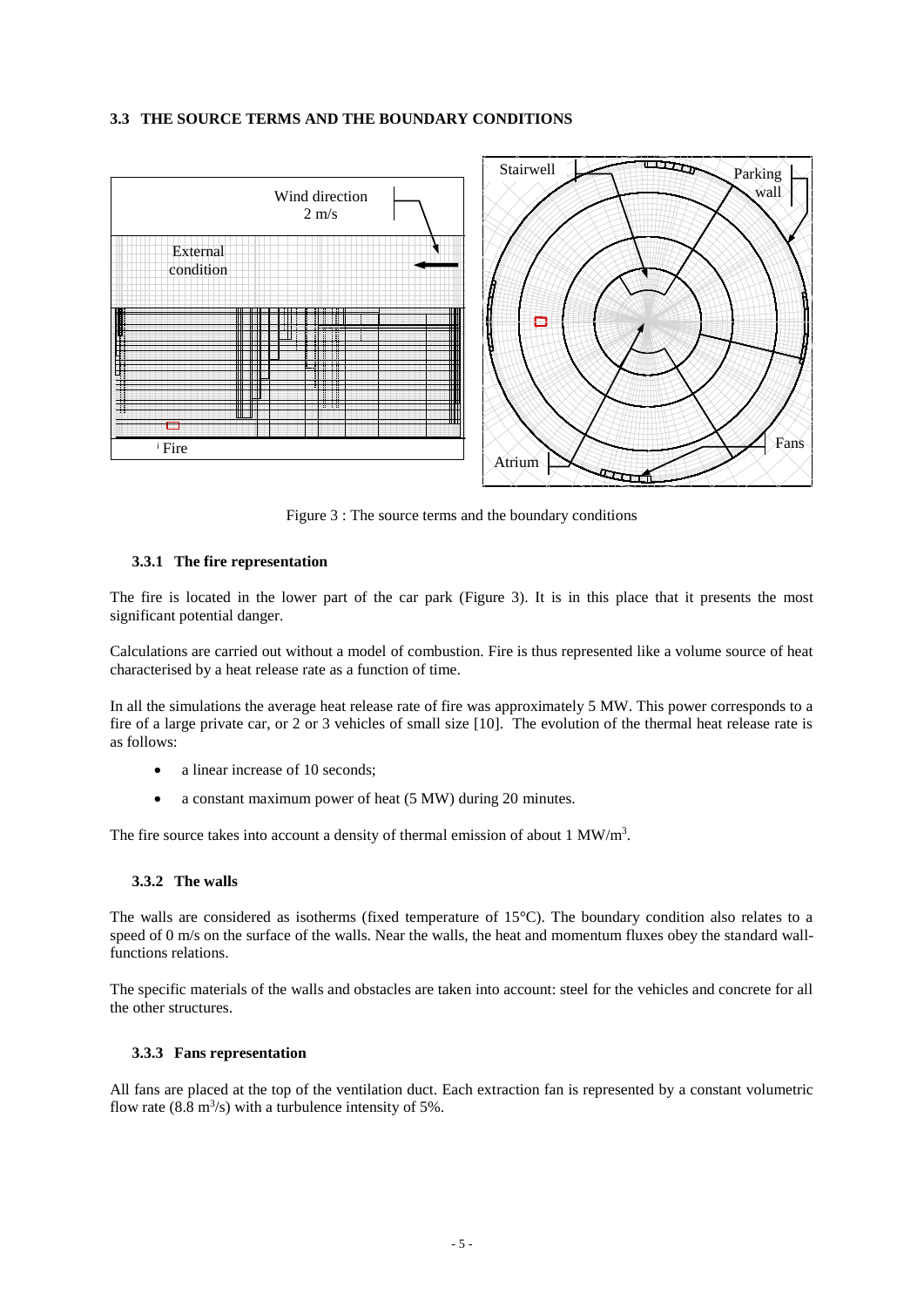### **3.3.4 External conditions**

In order not to force the flow in the interior volume of the car park by the choice of a pressure condition on the upper part of the atrium, the selected technique consists in representing part of the external atmosphere. The boundary conditions are located on it.

The choice relates to a wind of 2 m/s [\(Figure 3\)](#page-4-0). The temperature is 15<sup>o</sup>C and the turbulence intensity is 5%. On the opposite surface, a condition of pressure is imposed (101 325 Pa).

# **4. THE RESULTS**

Within the framework of the study, the influence of various parameters was studied. The results presented here are focused on the principal phenomena of thermal transfer and smoke, which was characterised by calculation. The technical proposals for an improvement of safety, formulated at the end of the study, are based on the analysis of these phenomena.

So only the most representative phenomena are presented.

### **4.1 SMOKE SPREAD IN THE CAR PARK**

The smoke propagation in the car park occurs in two different ways:

- the transfer by the central atrium;
- progression along the helical slab.

These two mechanisms are very well represented by the smoke limit 60 seconds after the starting of the fire [\(Figure 4\)](#page-6-0).

### **4.1.1 Transfer through the atrium**

The starting of the fire is accompanied by a strong expansion of gases in the zone of the fire. This phenomenon allows the smoke to invade the internal space of the car park in both the downstream and upstream direction. A fraction of the gases is also pushed towards the atrium. This smoke is then propagated very quickly to the upper floors through the central atrium.

For the safety of the users present in the car park, the role of the central atrium appears very significant. The reason is that the thermal energy evacuated by the atrium strongly limits the progression of hot gases along the helical slab.

On the other hand, part of the smoke, which is evacuated by the atrium, invades the higher stages but, in contact with the fresh air, these gases are slightly cooled and diluted. Thus, at the higher levels, the risks to the users appear limited.

The limit of the smoke has a temperature of about 50°C. So, the temperature seems acceptable for the evacuation of the users. The representation of an isothermal surface at 100°C shows that the hot smoke only penetrates slightly to the higher stages of the car park [\(Figure 5\)](#page-6-1).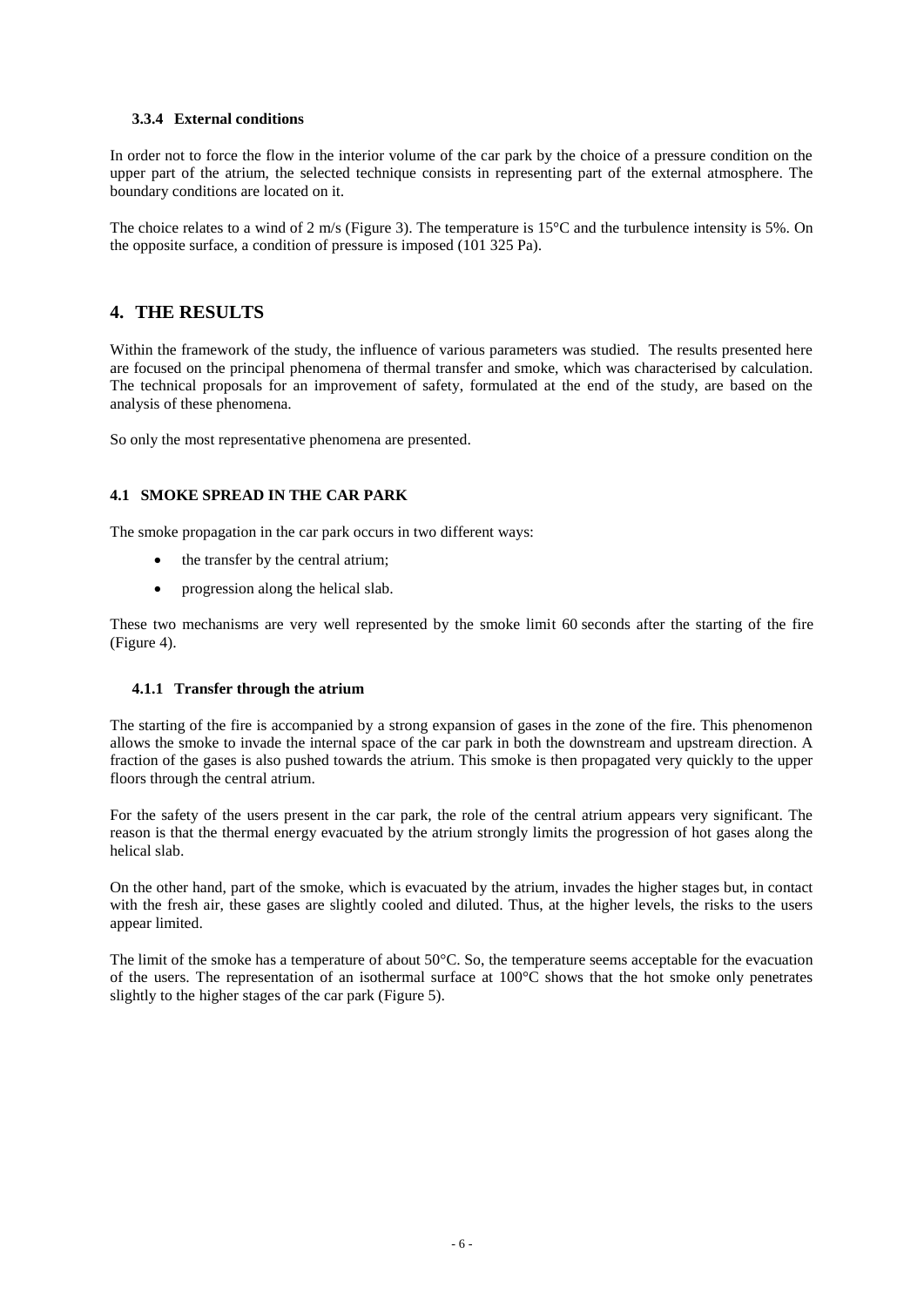

Figure 4: Smoke limit 60 seconds after fire ignition

<span id="page-6-0"></span>

Figure 5: 100°C isotherm surface 60 seconds after fire ignition

### <span id="page-6-1"></span>**4.1.2 Progression of the smoke along the helical slab**

Thanks to the dissipation of the heat inside the atrium, the hot gazes coming directly from the fire have a low propagation velocity along the helical slab, about 0.2 m/s [\(Figure 6\)](#page-7-0).

Simulation is transitory. It reveals that the smoke escapes towards the atrium in the form of puffs. The smoke seems to be diffused towards the helical slab and regular interval towards the atrium. In fact, the cyclic process of the puffs is directly connected with the quantity of smoke evacuated by shafts. For this reason, the atrium appears free from fume 120 seconds after the starting of the fire. On average, over the duration of the fire, one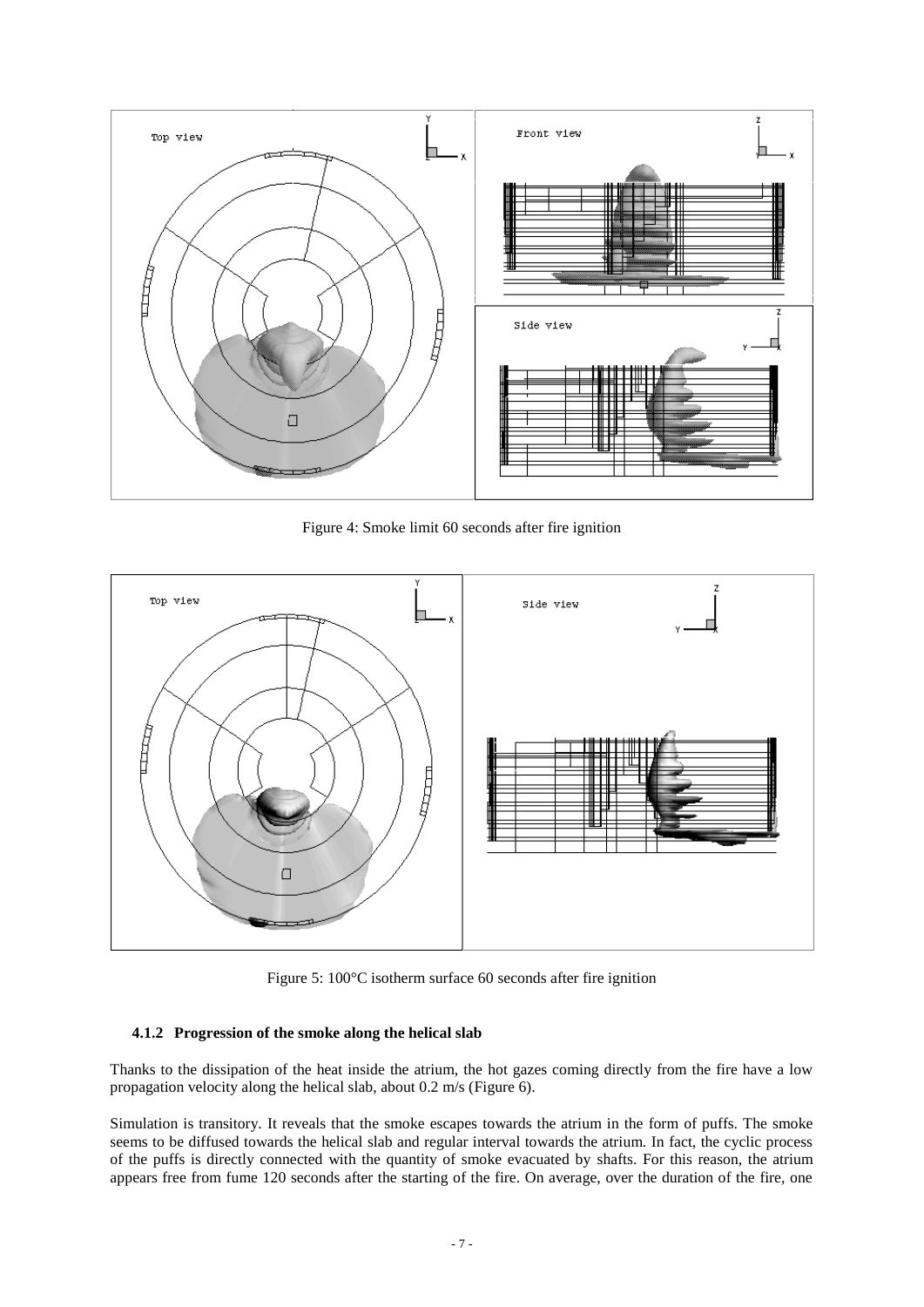shows that the evacuation of the smoke was carried out mostly by the atrium and shafts and that the helical part receives only one weak part of it.



Figure 6: Smoke propagation 60 s and 120 s after ignition

# <span id="page-7-0"></span>**4.2 SMOKE PROPAGATION IN THE ATRIUM**

As indicated previously, the main part of the smoke is evacuated through the central atrium. The stairwells are surrounded by hot fume [\(Figure 7\)](#page-7-1). In some simulations, it was evident that the atrium can be completely invaded by the smoke.



<span id="page-7-1"></span>Figure 7 : Smoke limits after 600 s (the extraction fans are activated).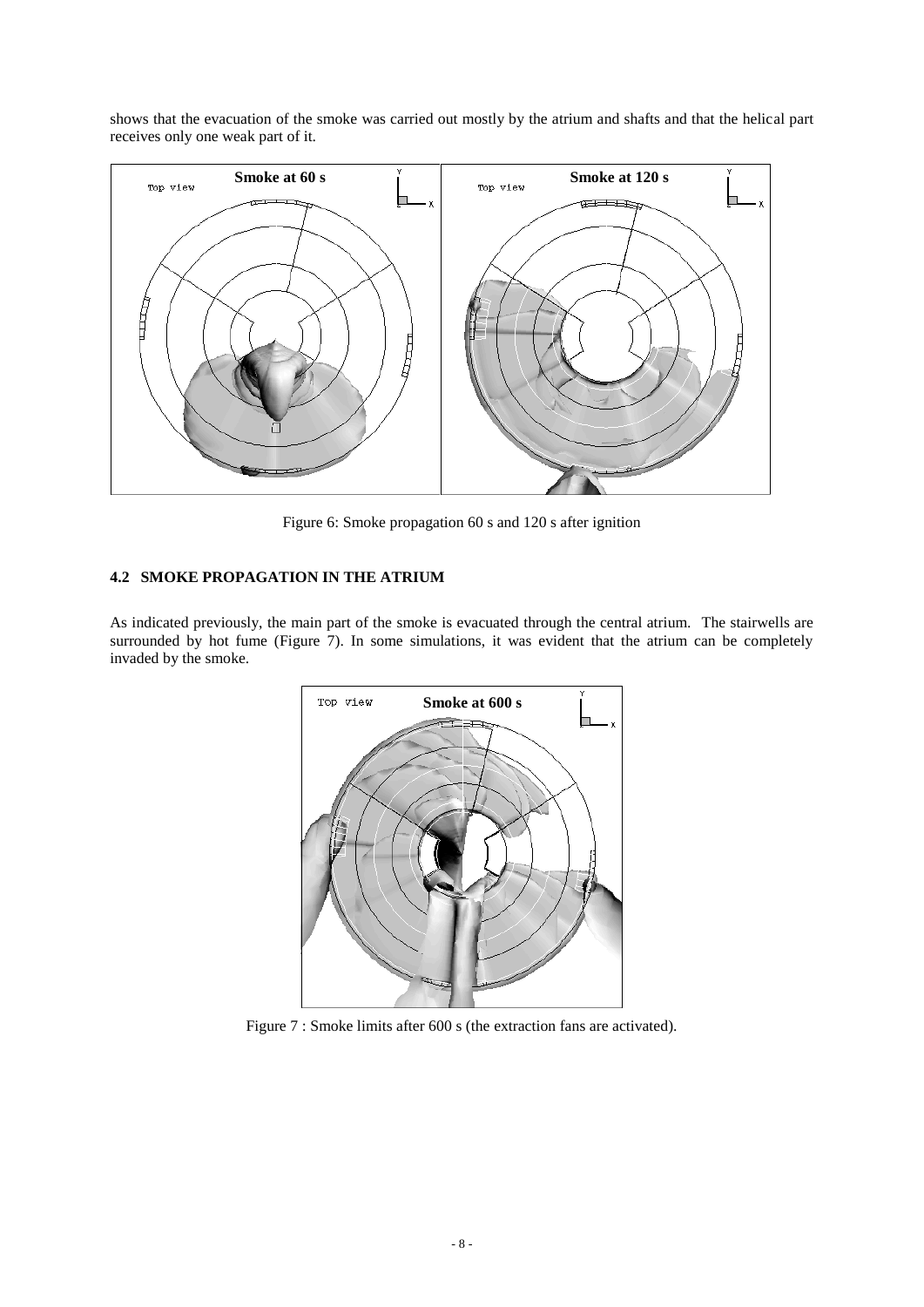# **5. THE FINAL RECOMMENDATIONS**

The analysis of the smoke transfer phenomena reveals situations, which must be exploited for the benefit of the peoples safety:

- the atrium plays the natural role of a chimney. Most of the heat released by the fire is evacuated through this volume. The free communication between the car park and the atrium must thus be maintained. It was shown that the higher stages are locally affected by the fume coming from the atrium. This situation constitutes a drawback from the positive role of the atrium;
- the evacuation of most of the heat release rate through the atrium and ventilation shafts strongly limits the progression of the smoke along the helical slab. So the people have a sufficient time to reach the emergency exits, whatever the level of the car park on which they are;
- in the current state, no gate has the characteristics of an emergency exit. The stair-wells can play this role as soon as they are isolated from the car park (this is the case, since they are already equipped with fireproof doors) and of the atrium (this will be the subject of future work);
- the central position of the two stair-wells is essential with respect to the distances to travel to reach them;
- the stair-wells are also used as the access for the first-aid organisations;
- the implementation of the mechanical systems of ventilation seems to play only a secondary role. This effect appears foreseeable given the semi-confined nature of the work.

The practical provisions of these improvements are studied. They result in defining three essential points:

- the means of insulation used between the stair-wells and the atrium (the temperatures in the atrium can exceed 100°C in the case of a fire of 5 MW);
- means of pressurising the stair-wells in order to ensure the role of emergency exit;
- means of alarm of the users (the people who are not directly concerned with the fire must evacuate themselves like the others since the fume coming from the atrium can affect them quickly).

These provisions appear more adapted to the physics of a fire than the initial recommendations of the fire brigade. Moreover, they respect the initial choices of the architects and the city of Annecy .

# **6. CONCLUSIONS**

The use of CFD simulations within the framework of improving the fire protection in the Annecy town hall car park appears to be a good choice. This technique made it possible to characterise with a very high degree of accuracy the fluid phenomena, which develops in the event of a fire in this geometrically complex structure.

It appears that part of these phenomena can be used since it generates a first level of passive safety by evacuating most of the heat released by the fire through the atrium. This movement leads to the premature invasion of smoke at the higher levels but, on the other hand, it strongly slows down the progression of the smoke along the helical slab, which makes it possible to uses stair-wells with some slight modifications, as evacuation gates.

The final provisions retained for improving the safety of the car park appear lighter than the initial recommendations of the first-aid organisations. The savings and the real profits in safety thus fully justify the scientific approach

# **7. REFERENCES**

1 – Lacroix D. : The Mont Blanc tunnel fire What happened and what has been learned, Safety in road and rail tunnels, Fourth International Conference, Madrid, 2001